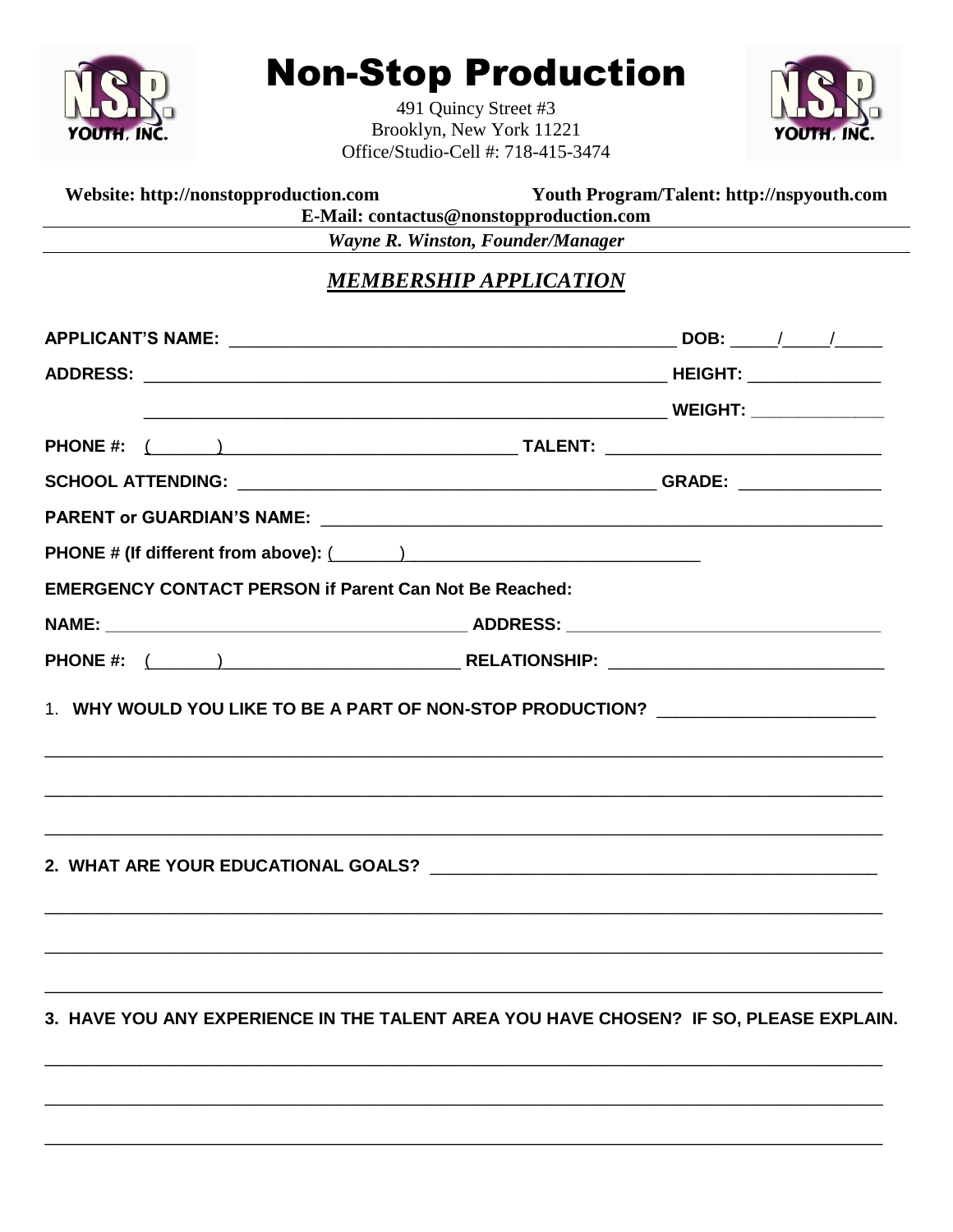## **5. ANY COMMENTS THAT YOU WOULD LIKE TO MAKE CONCERNING JOINING NSP, OR ABOUT YOURSELF. WHAT ARE YOUR EXPECTATIONS AND GOALS? WHAT DO YOU THINK YOU WILL BENEFIT BY BEING A PART OF THIS COMPANY?**

\_\_\_\_\_\_\_\_\_\_\_\_\_\_\_\_\_\_\_\_\_\_\_\_\_\_\_\_\_\_\_\_\_\_\_\_\_\_\_\_\_\_\_\_\_\_\_\_\_\_\_\_\_\_\_\_\_\_\_\_\_\_\_\_\_\_\_\_\_\_\_\_\_\_\_\_\_\_\_\_\_\_\_\_\_\_\_\_

\_\_\_\_\_\_\_\_\_\_\_\_\_\_\_\_\_\_\_\_\_\_\_\_\_\_\_\_\_\_\_\_\_\_\_\_\_\_\_\_\_\_\_\_\_\_\_\_\_\_\_\_\_\_\_\_\_\_\_\_\_\_\_\_\_\_\_\_\_\_\_\_\_\_\_\_\_\_\_\_\_\_\_\_\_\_\_\_

\_\_\_\_\_\_\_\_\_\_\_\_\_\_\_\_\_\_\_\_\_\_\_\_\_\_\_\_\_\_\_\_\_\_\_\_\_\_\_\_\_\_\_\_\_\_\_\_\_\_\_\_\_\_\_\_\_\_\_\_\_\_\_\_\_\_\_\_\_\_\_\_\_\_\_\_\_\_\_\_\_\_\_\_\_\_\_\_

\_\_\_\_\_\_\_\_\_\_\_\_\_\_\_\_\_\_\_\_\_\_\_\_\_\_\_\_\_\_\_\_\_\_\_\_\_\_\_\_\_\_\_\_\_\_\_\_\_\_\_\_\_\_\_\_\_\_\_\_\_\_\_\_\_\_\_\_\_\_\_\_\_\_\_\_\_\_\_\_\_\_\_\_\_\_\_\_

\_\_\_\_\_\_\_\_\_\_\_\_\_\_\_\_\_\_\_\_\_\_\_\_\_\_\_\_\_\_\_\_\_\_\_\_\_\_\_\_\_\_\_\_\_\_\_\_\_\_\_\_\_\_\_\_\_\_\_\_\_\_\_\_\_\_\_\_\_\_\_\_\_\_\_\_\_\_\_\_\_\_\_\_\_\_\_\_

\_\_\_\_\_\_\_\_\_\_\_\_\_\_\_\_\_\_\_\_\_\_\_\_\_\_\_\_\_\_\_\_\_\_\_\_\_\_\_\_\_\_\_\_\_\_\_\_\_\_\_\_\_\_\_\_\_\_\_\_\_\_\_\_\_\_\_\_\_\_\_\_\_\_\_\_\_\_\_\_\_\_\_\_\_\_\_\_

*\* To accommodate all members, please specify your preferences for your talent/service area. Parents may also respond for minors if needed*. **Please check area (s) of interest.**

| <b>TALENT</b>                                                                      | <b>PREFERENCE</b>                                          |                                                                                |                                      |
|------------------------------------------------------------------------------------|------------------------------------------------------------|--------------------------------------------------------------------------------|--------------------------------------|
| <b>MODEL / ACTOR</b>                                                               | <b>Film</b><br>_____ Stage                                 | _______ Commercials<br>Commercial Photos ______ Runway Model<br>(Magazine/Ads) | ______ Television<br>(Fashion Shows) |
| <b>MUSIC</b>                                                                       | <b>VOCAL</b><br>R&B                                        | <b>INSTRUMENTAL</b><br>Gospel Hip-Hop Jazz Reggae                              | <b>DANCE</b>                         |
| YOUTH COUNCIL                                                                      | <b>Outreach Services</b><br><b>Example Peer Counseling</b> | <b>Communications</b> Education<br>Leadership Development                      |                                      |
| <b>ART/DESIGN</b>                                                                  | <b>Eashion design</b><br>Computer graphics                 | _______ Scenery design __________ Illustration                                 |                                      |
| <b>AUXILARY GROUPS</b>                                                             | Double Dutch Team<br><b>Jazz Band</b>                      | ______ Pageant Development ______ Booster<br>______ Step Team                  |                                      |
| PHOTOGRAPHY/ART                                                                    | Portraits/Models<br>Advertisements                         | _______ Sports _________ Concerts                                              |                                      |
| <b>GENERAL BOARD</b>                                                               | __ Youth Minister<br><b>Parent Board</b>                   | ______ Fundraising _______ Coordinator<br><b>Board Assistants</b>              |                                      |
| * Are you willing to work under a management contract? ________ YES ___________ NO |                                                            |                                                                                |                                      |
| <b>Member's Signature</b>                                                          |                                                            | <b>Parent/Guardian's Signature</b>                                             |                                      |
| <b>Manager's Signature</b>                                                         |                                                            | <b>Date</b>                                                                    | updated: 1/26/17                     |